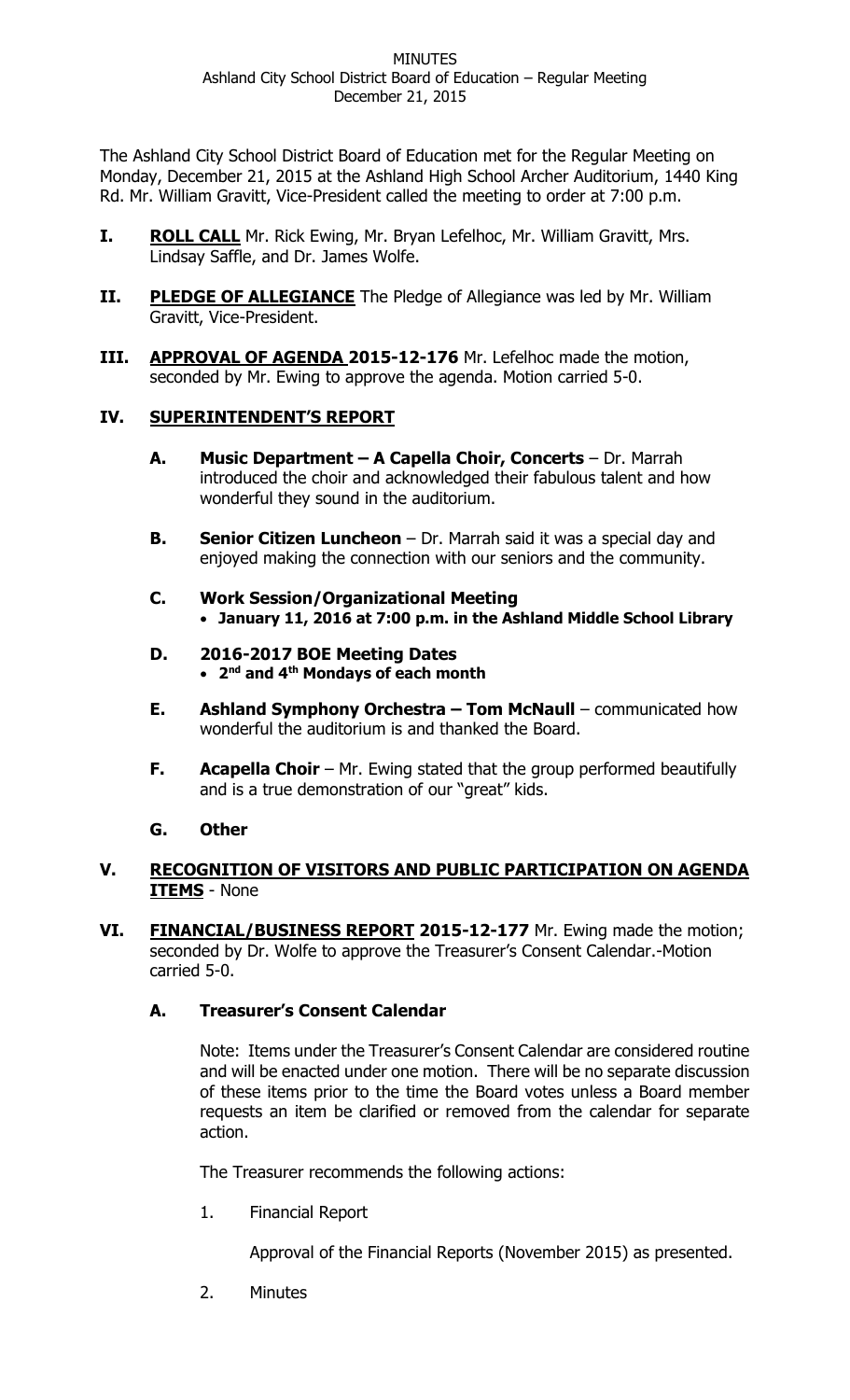Approval of the minutes of the following Board meeting(s) as presented by the Treasurer:

| <b>Work Session</b> | November 16, 2015 |
|---------------------|-------------------|
| Regular Meeting     | November 23, 2015 |

3. Organization and Budget Hearing Dates

Approve scheduling the 2016 Ashland City Schools Budget Hearing to be held at 12:00 noon on Monday, January 11, 2016 and the Ashland Schools Board of Education Organizational Meeting to be held on January 11, 2016 at 7:00 p.m. in the Ashland Middle School Library.

4. Appropriation Modification

Approval of an increase in appropriations of \$4,900.00 to the 506 Fund. The increased appropriations amount will be used to pay past Resident Educator costs. (EXHIBIT A)

5. Transfer

Authorize a transfer of \$17,000 from the general fund to the uniform school supplies fund – 009 account to cover negative balances due to the school district purchasing school supplies; the school district is required to exempt certain students from paying fees based on federal guidelines.

- 6. Items Removed for Separate Consideration
- **VII. NEW BUSINESS 2015-12-178** Mr. Lefelhoc made the motion, seconded by Mrs. Saffle to approve the Consent Calendar-Motion carried 5-0.

### **A. Consent Calendar**

Note: Items under the consent calendar are considered routine and will be enacted under one motion. There will be no separate discussion of these items prior to the time the Board votes unless a Board member requests an item be clarified or removed from the calendar for separate action.

The Superintendent recommends the following actions:

1. Certificated/Licensed Personnel

Approve the personnel and/or contract recommendations detailed in the exhibit items listed below as per the dates, terms and other applicable conditions specified and pending completion of all state, local and district requirements.

- a. Substitute Teachers/Home Instructors for the 2015-2016 School Year (EXHIBIT B)
- b. Supplemental Contract Adjustment for the 2015-2016 School Year (EXHIBIT B) < salary adjustment >
- c. Supplemental Contract Resignation for the 2015-2016 School Year (EXHIBIT B)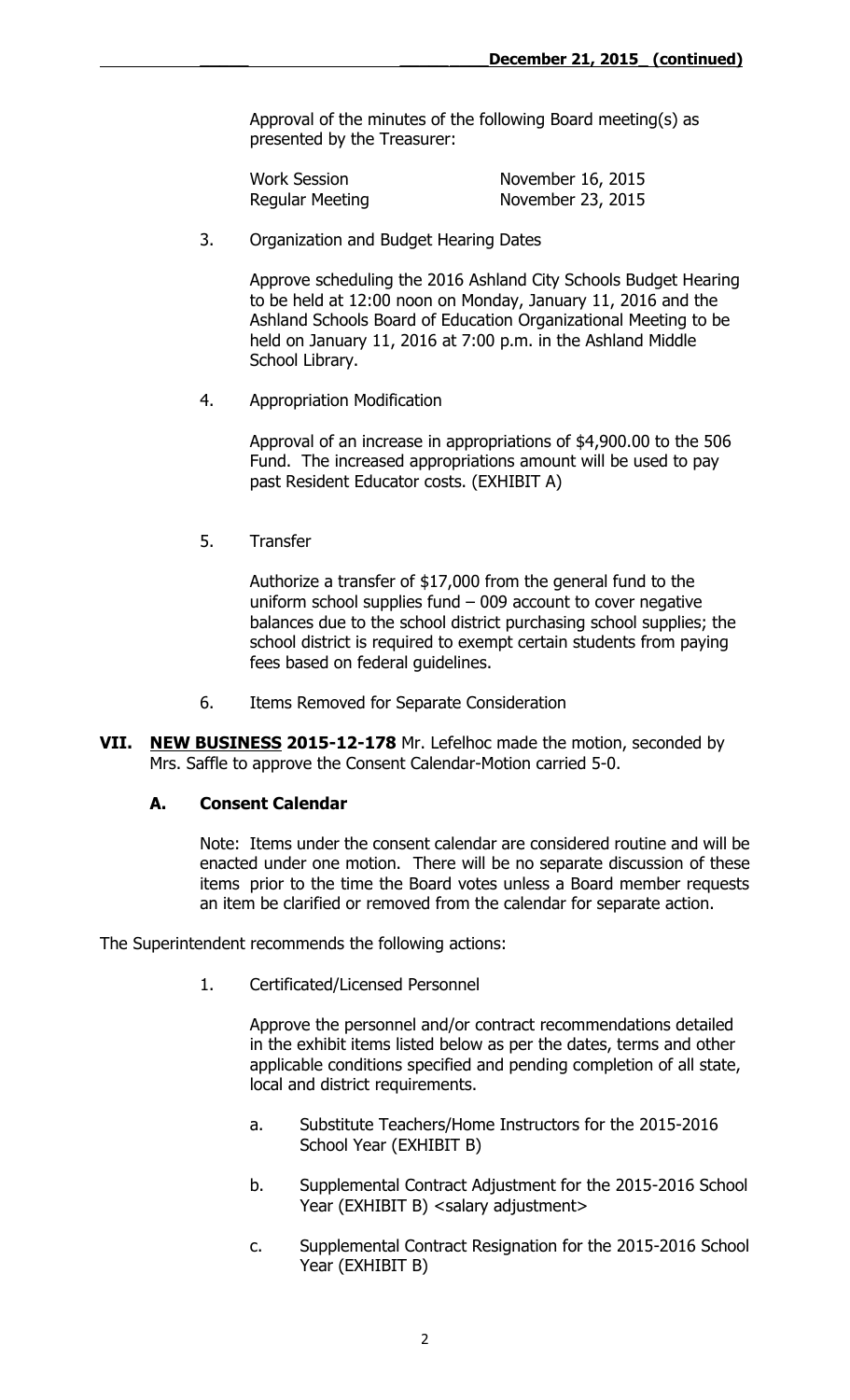- d. Supplemental Contracts for the 2015-2016 School Year (EXHIBIT B)
- e. Volunteer for the 2015-2016 School Year (EXHIBIT B)
- f. College Credit Plus Instructor Reimbursement (EXHIBIT B)
- 2. Support Staff

Approve the personnel and/or contract recommendations detailed in the exhibit items listed below as per the dates, terms and other applicable conditions specified and pending completion of all state, local and district requirements.

- a. Classified Transfers for 2015-2016 (EXHIBIT C)
- b. Classified Retirement for the 2015-2016 School Year (EXHIBIT C)
- c. Special Duty Contract Resignation for the 2015-2016 School Year (EXHIBIT C)
- d. Special Duty Contracts for the 2015-2016 School Year (EXHIBIT C)
- 3. Items Removed for Separate Consideration none
- **B. Seven-Semester Graduates 2015-12-179** Mrs. Saffle motioned; second by Mr. Ewing to approve the following as seven-semester graduates of Ashland High School, having met all credit requirements:

Michael Mooney Lucas Shafer

Motion carried 5-0.

### **C. President Pro-Tempore for Organizational Meeting-2015-12-180**

Mr. Lefelhoc motioned; second by Mrs. Saffle to approve Dr. Wolfe to act as President Pro-Tempore at the Ashland City School District Board of Education Organizational Meeting. Motion carried 4-0, Dr. Wolfe abstained.

- **D. Calendar Hearing** The Board discussed starting school after Labor Day and debated whether it is a good change for students and staff.
- **E. Bus Lift Equipment 2015-12-181** Mr. Ewing motioned; second by Dr. Wolfe to approve the Superintendent's recommendation to purchase a bus lift system from Stertil Koni under DAS state term contract in the amount of \$54,432.77. Motion carried 5-0.

### **VIII. DISCUSSION**

### **IX. BOARD REPORTS**

#### **A. Facilities Committee**

Dr. Marrah updated the Board on the progress of the bus garage. The punch list for the new facilities are progressing.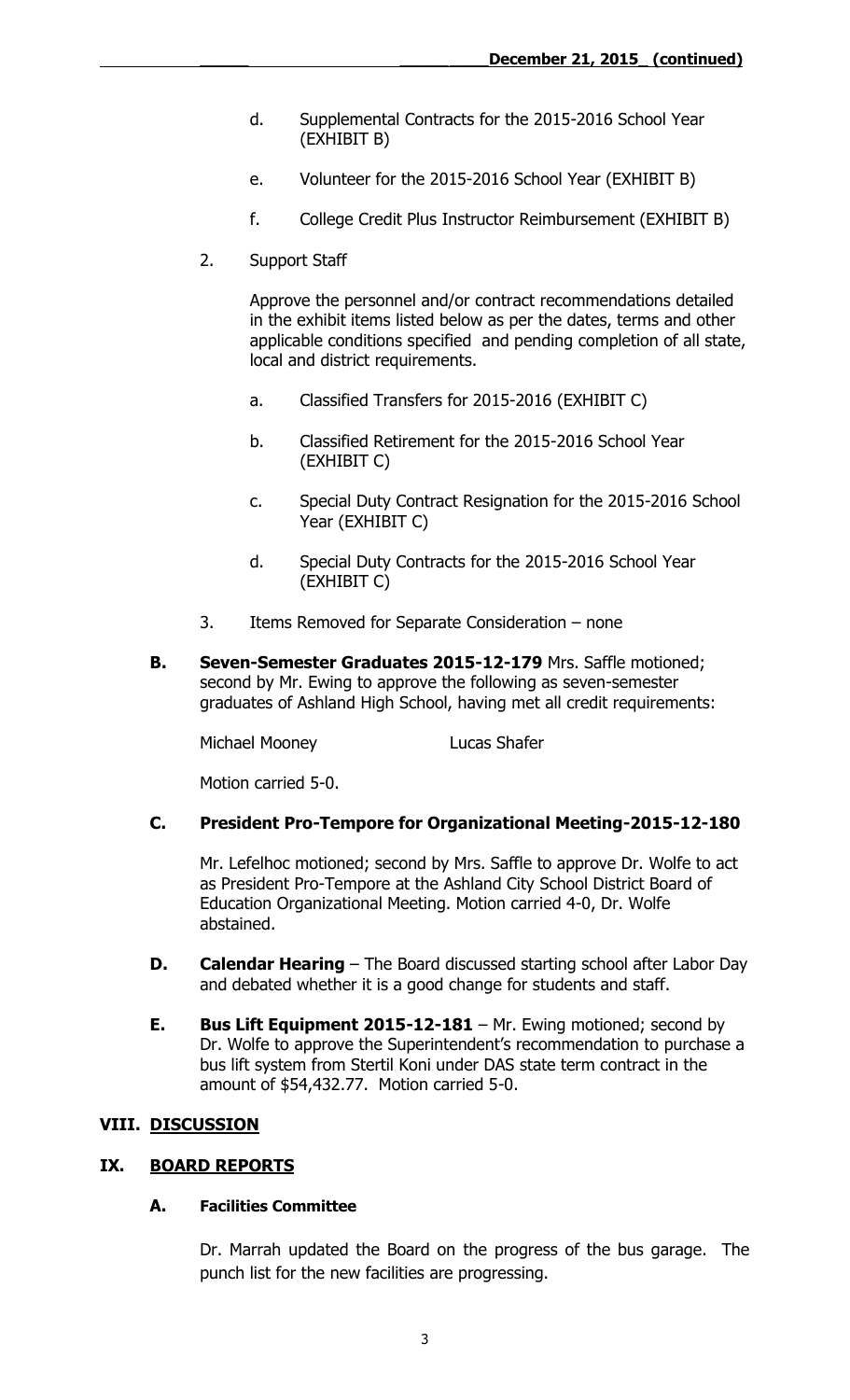# **X. COMMENTS/QUESTIONS**

# **A. Public –** None.

## **B. Board Members**

Mr. Ewing said he wanted to thank Mrs. Wolbert for her hard work; you can see the results of it in the quality of the concert performances.

Mr. Gravitt added that it is so exciting to see the buildings being used and busy.

Dr. Wolfe said we will be opening negotiations with OAPSE and stated we have worked hard to maintain a good relationship with OAPSE. Thanked the community for their support.

**XI. EXECUTIVE SESSION 2015-12-182** Mr. Ewing made the motion, seconded by Dr. Wolfe to move to executive session.-Motion carried 5-0.

Whereas, as a public board of education may hold an executive session only after a majority of a quorum of this board determines by a roll call vote to hold such a session and only at a regular or special meeting for the sole purpose of the consideration of any of the following matters:



### **A. To consider one or more, as applicable, of the checkmarked items with respect to a public employee or official:**

- 1. \_\_\_\_ Appointment.
- $\frac{2.2}{1.2}$  Employment
- 3. \_\_\_\_ Dismissal
- 4. \_\_\_\_\_ Discipline
- 5. \_\_\_\_ Promotion
- 6. \_\_\_\_ Demotion
- 7. \_\_\_\_\_ Compensation

8. \_\_\_\_ Investigation of charges/complaints (unless public hearing requested).

- **B. To consider the purchase of property for the public purposes or for the sale of property at competitive bidding.**
- **C. Conferences with an attorney for the public body concerning disputes involving the public body that are the subject of pending or imminent court action.**
- **D. Preparing for, conducting, or reviewing negotiations or bargaining sessions with public employees concerning their compensation or other terms and conditions of their employment.**
- **E. Matters required to be kept confidential by federal law or rules or state statutes.**

**F. Specialized details of security arrangements where disclosure of the matters discussed might reveal information that could be used for the purpose of committing or avoid prosecution for a violation of the law.**

Now, therefore, be it resolved, that the Ashland City School Board of Education, by a majority of the quorum present at this meeting, does hereby declare its intention to hold an executive session on item(s) **A2, D, F** as listed above.